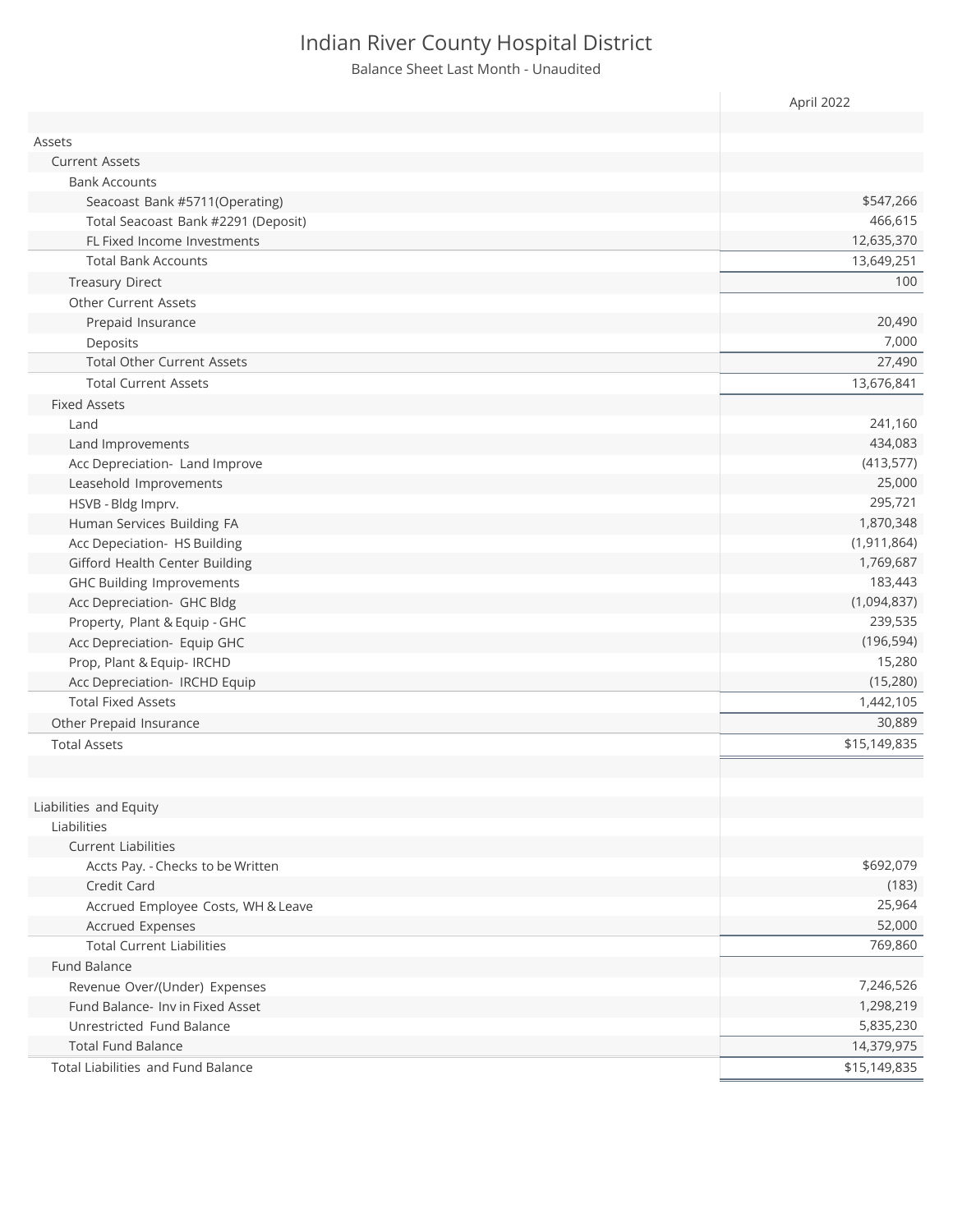Proft and Loss Budget vs. Actual - Unaudited

|                                 | Apr 2022            | Oct 2021- Apr 2022 |              | Budget Total   YTD Budget Variance | Remaining Annual Budget |
|---------------------------------|---------------------|--------------------|--------------|------------------------------------|-------------------------|
| Revenue                         |                     |                    |              |                                    |                         |
| Tax Commission Revenue          | \$387,385           | \$14,321,964       | \$14,728,927 | \$5,730,090                        | \$406,963               |
| Property Appraiser Commision    | (55, 386)           | (166, 159)         | (219, 933)   | (37, 865)                          | (53, 773)               |
| <b>Tax Assessor Commissions</b> | (7, 746)            | (276, 156)         | (285, 741)   | (109, 474)                         | (9, 585)                |
| Uncollectible                   | (53)                | (531, 806)         | (441, 868)   | (274, 049)                         | 89,938                  |
| Net Tax Commission Revenue      | 324,200             | 13,347,843         | 13,781,385   | 5,308,701                          | 433,542                 |
| Interest Incomes                | 3,264               | 9,228              | 21,000       | (3,022)                            | 11,772                  |
| Rental Income                   | 21,498              | 150,487            | 251,000      | 4,071                              | 100,513                 |
| <b>Total Revenue</b>            | 348,962             | 13,507,558         | 14,053,385   | 5,309,751                          | 545,827                 |
| Program Expenses:               |                     |                    |              |                                    |                         |
| Cleveland Clinic                |                     |                    |              |                                    |                         |
| MH/SA Intensive Outpatient Prg  | 16,956              | 67,824             | 203,472      | (50, 868)                          | 135,648                 |
| Partner's Programs              | 140,210             | 981,470            | 1,682,520    | 0                                  | 701,050                 |
| Whole Family Health Center      |                     |                    |              |                                    |                         |
| <b>Medical Services</b>         | 14,940              | 123,804            | 306,180      | (54, 801)                          | 182,376                 |
| Behavioral Health               | 2,600               | 22,200             | 203,800      | (96, 683)                          | 181,600                 |
| LIP                             | $\overline{0}$      | 67,763             | 71,947       | 25,794                             | 4,184                   |
| Visiting Nurse Assoc.           |                     |                    |              |                                    |                         |
| Hospice House/Care              | 6,506               | 46,565             | 141,843      | (36, 176)                          | 95,278                  |
| Home Health                     | 17,493              | 190,131            | 304,218      | 12,671                             | 114,087                 |
| Vaccine/Immunizations           | 690                 | 4,827              | 8,275        | 0                                  | 3,448                   |
| Comm. Hlth Educ. Campaign       | 33,247              | 232,726            | 398,958      | $\mathbf 0$                        | 166,233                 |
| T. C. Community Health Clinic   |                     |                    |              |                                    |                         |
| <b>Medical Services</b>         | 145,943             | 1,085,455          | 1,930,095    | (40, 434)                          | 844,640                 |
| Behavioral Health               | 32,800              | 243,400            | 471,200      | (31, 467)                          | 227,800                 |
| Dental Care Program             | 42,429              | 376,813            | 710,079      | (37, 400)                          | 333,266                 |
| LIP                             | $\overline{0}$      | 391,451            | 415,622      | 149,005                            | 24,171                  |
| We Care Foundation              |                     |                    |              |                                    |                         |
| Services - Cateract & Other     | $\mathsf{O}\xspace$ | $\mathbf 0$        | 20,000       | (11, 667)                          | 20,000                  |
| Program Salaries                | 0                   | 73,509             | 73,510       | 30,628                             | 1                       |
| Healthy Start Coalition of IRC  |                     |                    |              |                                    |                         |
| Nurse Home Visitation Prg       | 20,833              | 145,831            | 250,000      | (2)                                | 104,169                 |
| Nurse Family Partnership Prg    | 10,833              | 75,831             | 130,000      | (2)                                | 54,169                  |
| <b>FIMR</b>                     | 1,667               | 11,669             | 20,000       | $\overline{2}$                     | 8,331                   |
| Community Doula                 | 12,917              | 90,417             | 155,000      | $\mathsf{O}$                       | 64,583                  |
| Program Data & Sustainability   | 4,416               | 30,912             | 53,000       | (5)                                | 22,088                  |
| PEPW                            | 2,500               | 17,500             | 30,000       | 0                                  | 12,500                  |
| UF OP Psychiatric Clinic        |                     |                    |              |                                    |                         |
| Pychiatric OP Clinics           | 3,400               | 34,400             | 105,000      | (26, 850)                          | 70,600                  |
| Saboxone Meds/Labs              | 2,583               | 18,198             | 45,000       | (8,052)                            | 26,802                  |
| Mental Health Association       |                     |                    |              |                                    |                         |
| Walk In Center                  | 21,480              | 184,517            | 469,250      | (89, 212)                          | 284,733                 |
| Our House Network - Drop In Ctr | 3,083               | 21,583             | 37,000       | $\overline{0}$                     | 15,417                  |
| Pharmacy                        | 947                 | 7,155              | 18,000       | (3, 345)                           | 10,845                  |
| School Violence Prevention/Int. | 12,740              | 88,260             | 100,000      | 29,927                             | 11,740                  |
| New Horizons for IRC            |                     |                    |              |                                    |                         |
| Psych Evals/Medication Mgt      | 1,200               | 9,775              | 25,000       | (4,808)                            | 15,225                  |
| Outpatient Therapy              | 160                 | 880                | 8,000        | (3,787)                            | 7,120                   |
| Case Management                 | 2,080               | 13,950             | 35,000       | (6, 467)                           | 21,050                  |
| Psychosocial Rehabilitation     | 676                 | 1,361              | 12,000       | (5,639)                            | 10,639                  |
| Mental Health Collaborative     | 16,667              | 116,667            | 200,000      | $\mathbf 0$                        | 83,333                  |
|                                 |                     |                    |              |                                    |                         |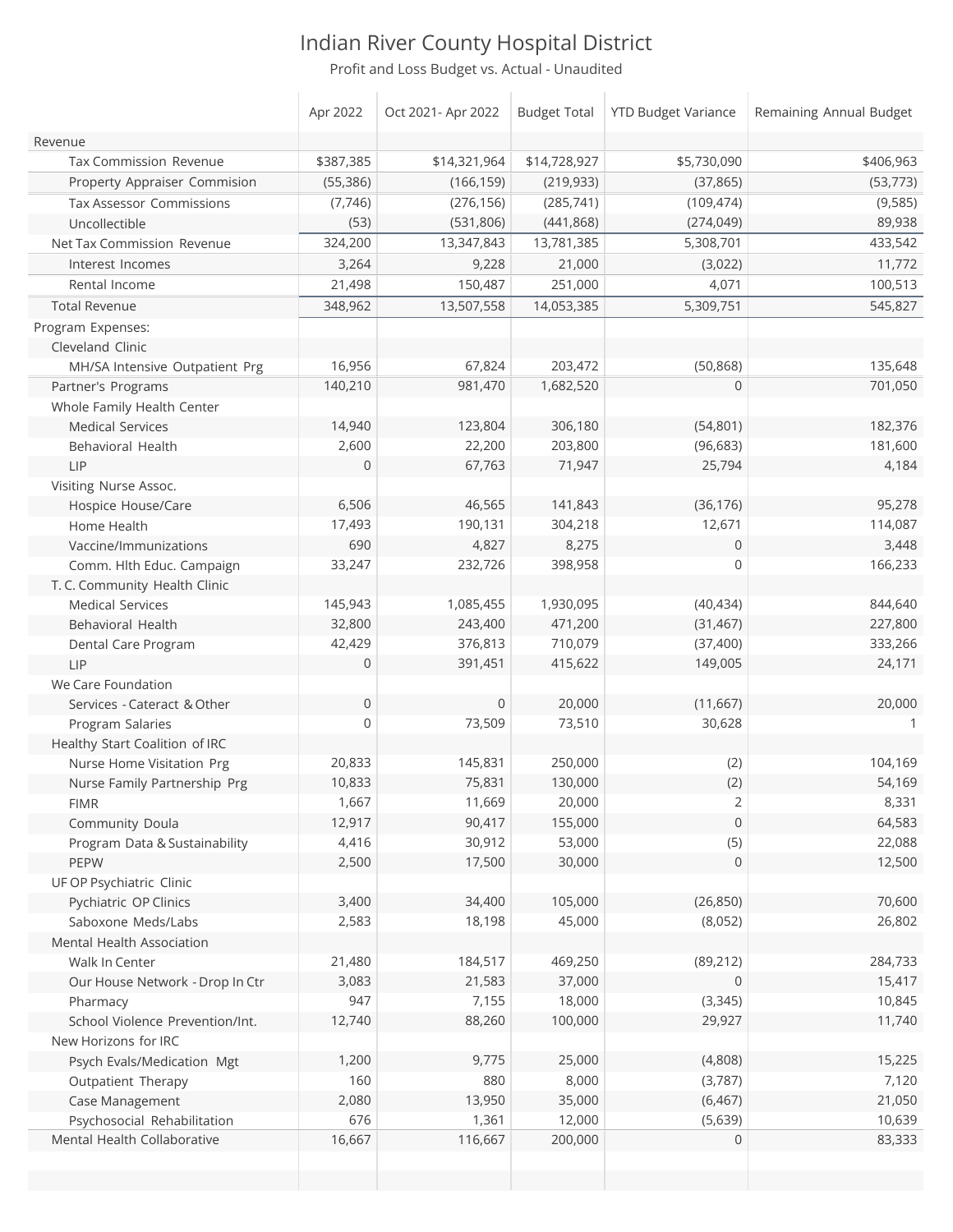Profit and Loss Budget vs. Actual - Unaudited

|                                    | Apr 2022       | Oct 2021- Apr 2022 | <b>Budget Total</b> | <b>YTD Budget Variance</b> | Remaining Annual Budget |
|------------------------------------|----------------|--------------------|---------------------|----------------------------|-------------------------|
|                                    |                |                    |                     |                            |                         |
|                                    |                |                    |                     |                            |                         |
| SRA Public Guardian Program        |                |                    |                     |                            |                         |
| Public Guardian Program            | 2,500          | 12,500             | 30,000              | (5,000)                    | 17,500                  |
| Emergency Meals on Wheels          | 667            | 6,857              | 35,000              | (13, 559)                  | 28,143                  |
| <b>EARS</b>                        | 526            | 20,910             | 26,300              | 5,568                      | 5,390                   |
| Tykes & Teens                      |                |                    |                     |                            |                         |
| <b>CLASS</b>                       | 9,750          | 58,500             | 117,000             | (9,750)                    | 58,500                  |
| Mental Health Consultant           | 6,944          | 34,719             | 83,326              | (13,888)                   | 48,607                  |
| I.R. Senior Collaborative          | 5,625          | 16,875             | 22,500              | 3,750                      | 5,625                   |
| Substance Awareness Center         |                |                    |                     |                            |                         |
| Recovery Assistance Program        | 0              | 39,750             | 79,500              | (6,625)                    | 39,750                  |
| Assessment Program                 | $\mathbf 0$    | 22,500             | 45,000              | (3,750)                    | 22,500                  |
| Acupuncture - Day Treatment        | 0              | 4,000              | 8,000               | (667)                      | 4,000                   |
| Teen Intervene                     | $\mathbf{0}$   | 5,000              | 10,000              | (833)                      | 5,000                   |
| <b>CRAFT</b>                       | 0              | 5,492              | 21,966              | (7, 322)                   | 16,474                  |
| Dynamic Life Recovery              |                |                    |                     |                            |                         |
| Drug Testing Kits                  | $\Omega$       | 0                  | 1,000               | (583)                      | 1,000                   |
| Mark 2 Scholarship Program         | 4,250          | 29,750             | 50,000              | 583                        | 20,250                  |
| Hope for Families Center           | 3,512          | 24,582             | 42,140              | 0                          | 17,558                  |
| Childcare Resources                | 10,387         | 56,431             | 116,791             | (11, 697)                  | 60,360                  |
| Phoenix Rising                     |                |                    |                     |                            |                         |
| PHP                                | $-10,000$      | 170,000            | 330,000             | (22, 500)                  | 160,000                 |
| <b>IOP</b>                         | 14,000         | 84,000             | 175,000             | (18,083)                   | 91,000                  |
| IR County Medicaid Paid by Dist    | 40,024         | 280,170            | 490,292             | (5,833)                    | 210,122                 |
| Placeholders                       |                |                    | 1,063,194           | (620, 196)                 | 1,063,194               |
| <b>Total Program Expenses</b>      | 660,180        | 5,648,881          | 11,380,978          | (990, 023)                 | 5,732,097               |
|                                    |                |                    |                     |                            |                         |
| Administratve Expenses:            |                |                    |                     |                            |                         |
| Human Services Building            | $\mathbf 0$    | 11,690             | 30,000              | (5,810)                    | 18,310                  |
| <b>Total Salaries and Benefits</b> | 30,133         | 224,774            | 400,000             | (8, 559)                   | 175,226                 |
| <b>GHC - Other Maintenance</b>     | 0              | 8,030              | 10,000              | 2,196                      | 1,970                   |
| Professional Serv- Consulting      | $\mathbf 0$    | 36,758             | 100,000             | (21, 576)                  | 63,242                  |
| Professional Services - Finance    | 756            | 4,868              | 9,100               | (441)                      | 4,232                   |
| Professional Services Legal Fee    | 19,825         | 67,855             | 100,000             | 9,522                      | 32,145                  |
| Professional Service - Auditing    | 0              | 50,522             | 75,000              | 6,772                      | 24,478                  |
| Dues, Subscriptions & Education    | $\overline{0}$ | 4,467              | 6,000               | 967                        | 1,533                   |
| Other Expense - Travel             | 0              | 2,234              | 2,000               | 1,067                      | (234)                   |
| Insurance                          | $\mathbf 0$    | 68,621             | 62,000              | 32,454                     | (6,621)                 |
| Bank Charges and Interest Expense  | 0              | 0                  | 100                 | (58)                       | 100                     |
| Licenses & Taxes                   | $\mathbf 0$    | 0                  | 200                 | (117)                      | 200                     |
| Publications and Other             | 80             | 2,181              | 2,000               | 1,014                      | (181)                   |
| Purchased Svcs - Rent              | 3,500          | 35,474             | 45,000              | 9,224                      | 9,526                   |
| Purchased Services - CAM (Rent)    | 0              | 7,616              | 0                   | 7,616                      | (7,616)                 |
| Office Expenses & Svc Contracts    | 3,103          | 22,657             | 45,000              | (3, 593)                   | 22,343                  |
| Community Support                  | 12,400         | 24,850             | 100,000             | (33, 483)                  | 75,150                  |
| Total Administrative Expenses      | 69,797         | 572,595            | 986,400             | (2,805)                    | 413,805                 |
|                                    |                |                    |                     |                            |                         |
|                                    |                |                    |                     |                            |                         |
|                                    |                |                    |                     |                            |                         |
|                                    |                |                    |                     |                            |                         |